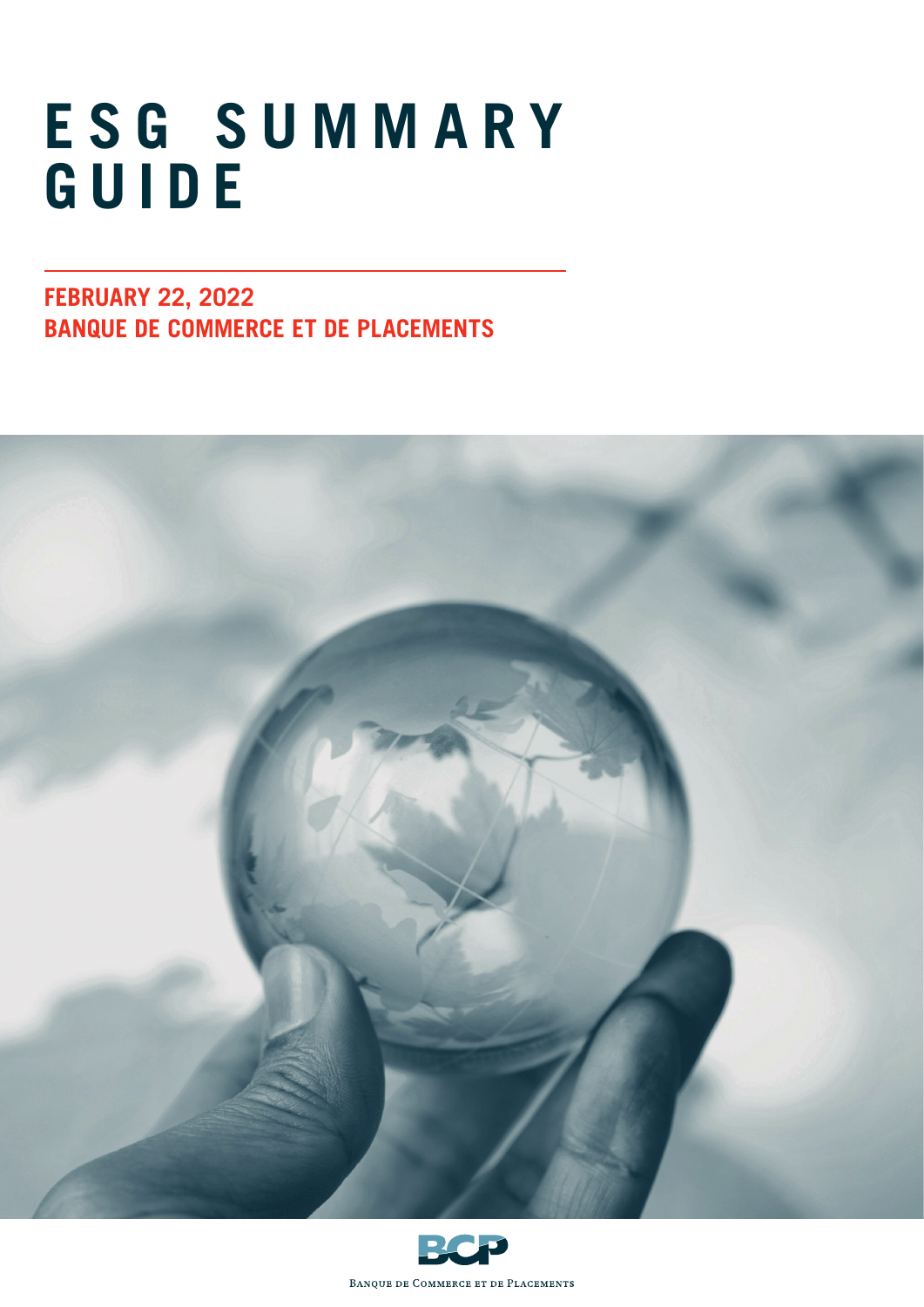# **I N T E G R A T I N G E S G F A C T O R S INTO THE DAILY CONDUCT OF OUR CORE BUSINESSES IS INCREASINGLY IMPORTANT**

As a responsible banking institution, BCP has a duty to act in the best interest of its customers and various stakeholders, while playing an active role in building a sustainable economy that respects planetary boundaries.

We acknowledge the urgency of the transition towards a sustainable future, which necessitates the joint efforts of all actors of the economic value chain. Our bank is fully aware that the path towards sustainability is full of challenges and requires time to fully align operations with the ESG objectives that constitute the foundations of sustainability. Fully engaged on this path, BCP is committed to promote acceptance and implementation of ESG factors both internally through its own processes and policies, and externally in the conduct of its core businesses.

Two key elements form the backbone of BCP's roadmap to further enhance sustainability, as presented in more details in this document:

#### **OUR ADHERENCE TO AN ENVIRONMENTALLY AND SOCIALLY RESPONSIBLE APPROACH OF BUSINESS**

Being fully aware of the footprint that our present financing decisions as well as investments should have on the long term, BCP is willing to bring a positive contribution towards a more sustainable future, by always further integrating global sustainability, respect of human rights, and climate goals objectives within its operations.

#### **A GOVERNANCE FRAMEWORK AIMING AT ENHANCING ADOPTION OF ESG BEST PRACTICE RECOMMENDATIONS**

- BCP's corporate bodies, in particular the Board of Directors and General management, work hand in hand to further develop and implement BCP's ESG strategy and ensure its effectiveness. **1**
- BCP is an active member of the Swiss Trading and Shipping Association (STSA), interacting on best recommendations and actions applicable to CTF industry players. **2**
- BCP is also a partner of Sustainable Finance Geneva and a member of Swiss Sustainable Finance. **3**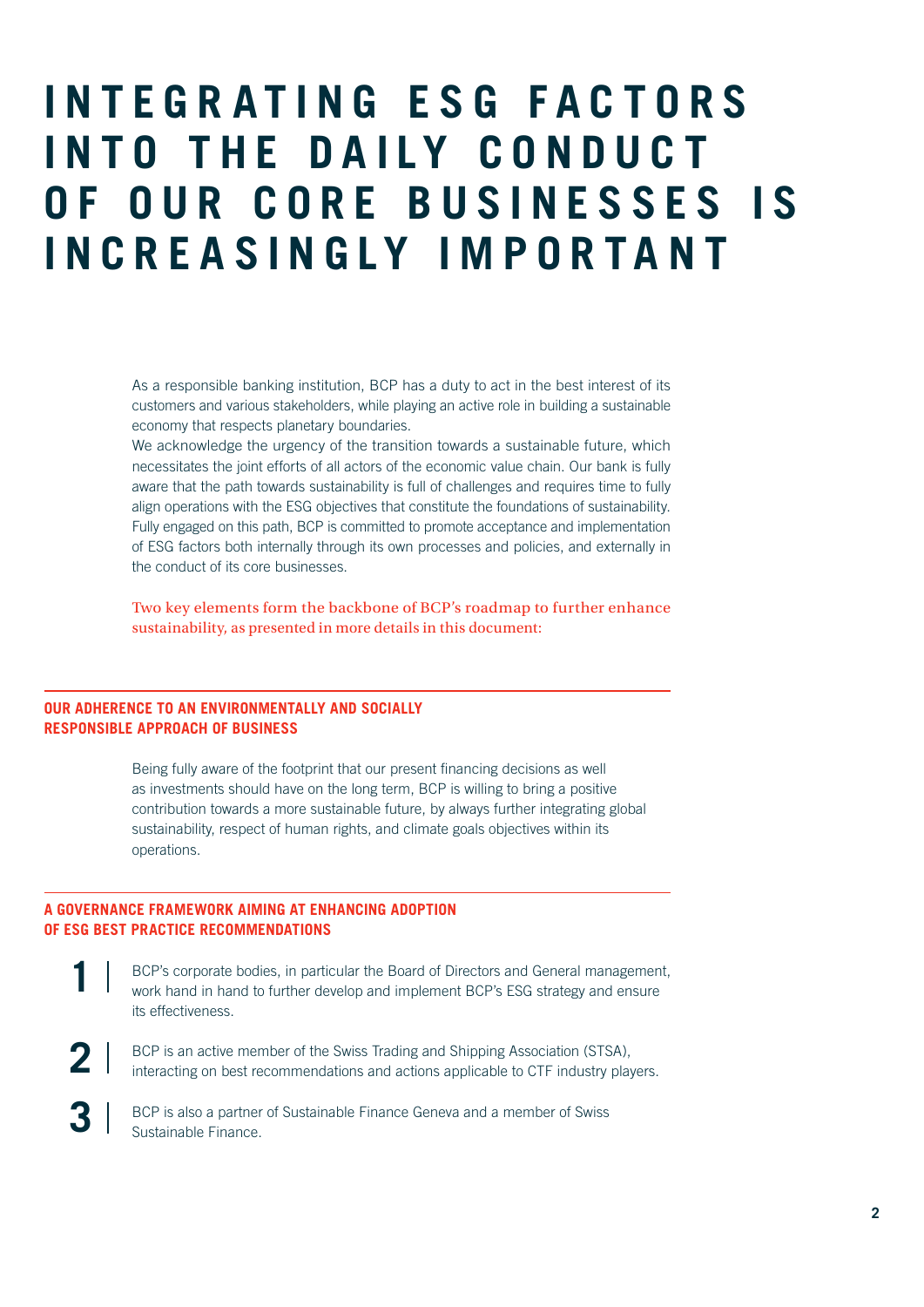# **1 / COMMODITY TRADE FINANCE T A K I N G A N E S G A P P R O A C H TO FINANCING**

#### **A) ESG AT THE CORE OF OUR DUE DILIGENCE PROCESS**

ESG factors are a full part of our comprehensive Know Your Customer ("KYC") and Know Your Transaction ("KYT") assessment.

ESG issues, even though of heterogeneous nature, have in common their direct effect on risk management, as well as their impact on our financing decisions. As such, we are working to build a sustainable long-term approach within our core commodity trade finance activity, by setting long-term values aiming at protecting fundamental human rights, and transitioning towards an economy with a neutral impact on the environment.

Hence, in order to foster the construction of a more resilient world, and prioritize risk management in our financing decision making, we notably analyze and evaluate the companies through the lenses of the following various strategic standards of good practice:

#### **UNITED NATIONS GLOBAL COMPACT**

This strategic initiative supports companies to do their business responsibly by aligning their strategies and operations with ten major principles on human rights, labour, environment and anti corruption We privilege companies which conduct their activities in full conformity with those ten principles.

#### **NATIONAL GOVERNANCE CODES**

Other universal sustainability principles are combined into various codes of best conduct enacted by many countries. Our analysis process aims at privileging companies operating according to the framework established by such codes.

#### **CORPORATE GOVERNANCE CODES**

Many companies have taken steps to incorporate ESG criteria into their corporate governance internal directives, hence demonstrating their commitment to shape their business around more sustainable factors.

"By integrating Environmental, Social, and Governance criteria into our financing decision-making process, we are committed to an approach aimed at a positive and responsible impact for a more resilient world over the long term."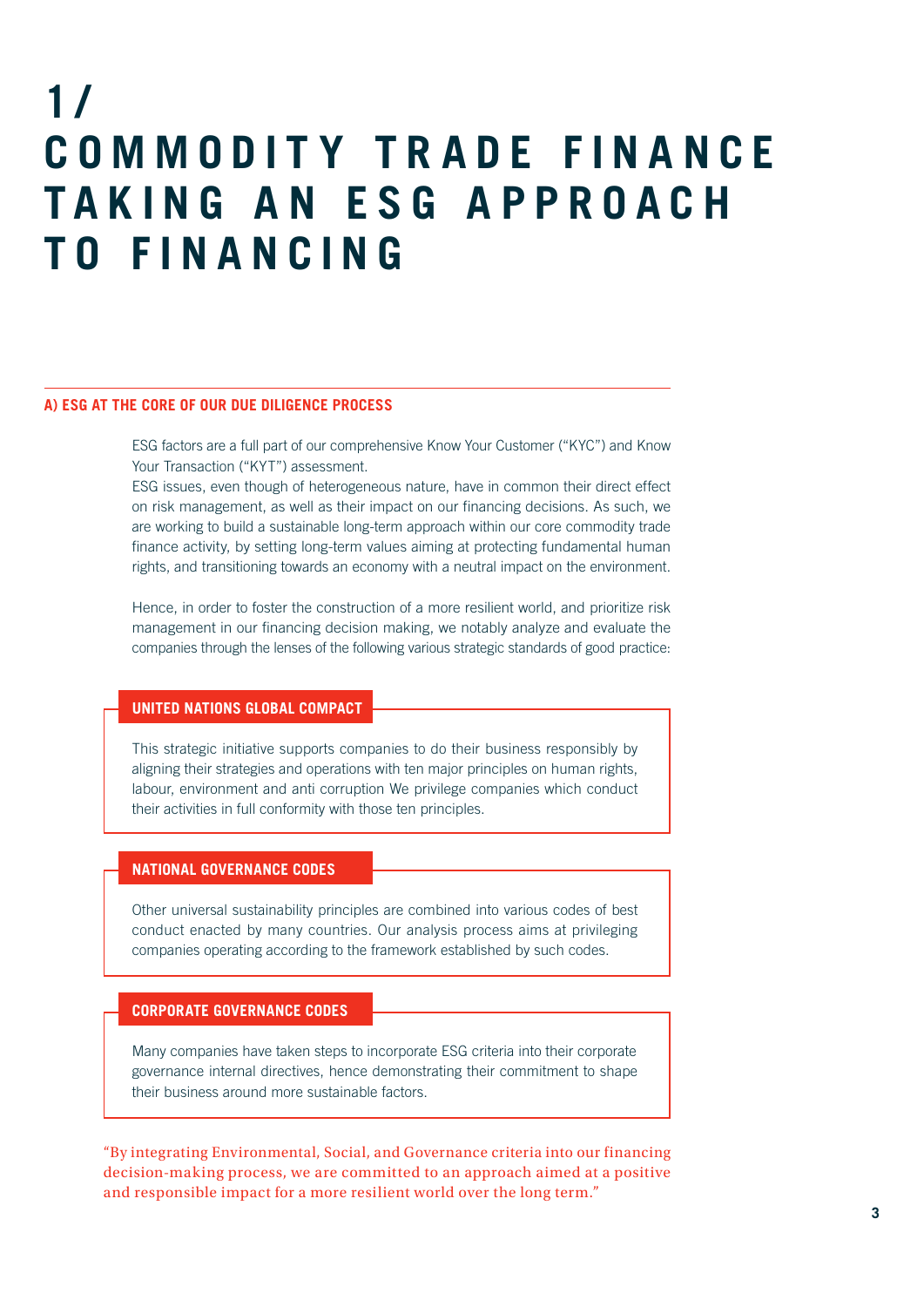#### **B) SUSTAINABILITY PILLARS IN OUR FINANCING DECISION-MAKING PROCESS**

Embedding sustainability criteria into our daily financing decision-making process is inherent to our commitment of being a responsible bank. The commodity transactions we finance aim at meeting the demand in raw materials, agriculture, metals, and energy needed at all levels of our everyday lives. While facilitating the intermediation of these fundamental products, our aim is to promote the responsible sourcing of commodities, while favoring whenever possible transactions with a positive environmental impact.

Hence, besides the governance framework that applies to all operations of the Bank, monitoring the fundamental pillars associated with the environmental and social impact of the transactions our Bank finances is part of our long-term view to sustainability. We have selected below some of the main elements which form part of our ESG approach to financing solutions.

The various items described over the following pages are not a comprehensive list of each ESG pillars and actions adopted by BCP, but constitute the cornerstones of our ESG framework, and are meant to evolve over time. With those elements forming a backbone at all levels of the value chain in our CTF core business, we have the ambition to participate, with our various internal and external stakeholders, to a more sustainable economy and a more resilient future.

#### **ENVIRONMENTAL**

The environmental challenge that we face for the future is twofold:

First, it goes with contributing at our level to build the path to a more resilient and self-sufficient circular economy, in order to preserve natural resources, biodiversity and ecosystems. To do so, we are committed to lower the rate of environmental degradation induced by the transactions we finance, thanks to a certain number of concrete decisions.

Secondly, we aim at aligning on the long-term our priorities and targets with the objective defined in the historic 2015 Paris Agreement which established the goal of containing the global temperature warming this century well-below 2ºC above pre-industrial levels. The Paris Agreement provides a roadmap for climate actions in line with the UN Sustainable Development Goals which we regard as an important reference. Accompanying the energy transition is also part of our commitment and vision for the long-term.their activities in full conformity with those ten principles.

With these challenges in mind, our ambition is to help facilitate the transition to a less carbon intensive economy, while taking a responsible approach to the necessary financing of sources of energy bearing a higher environmental impact.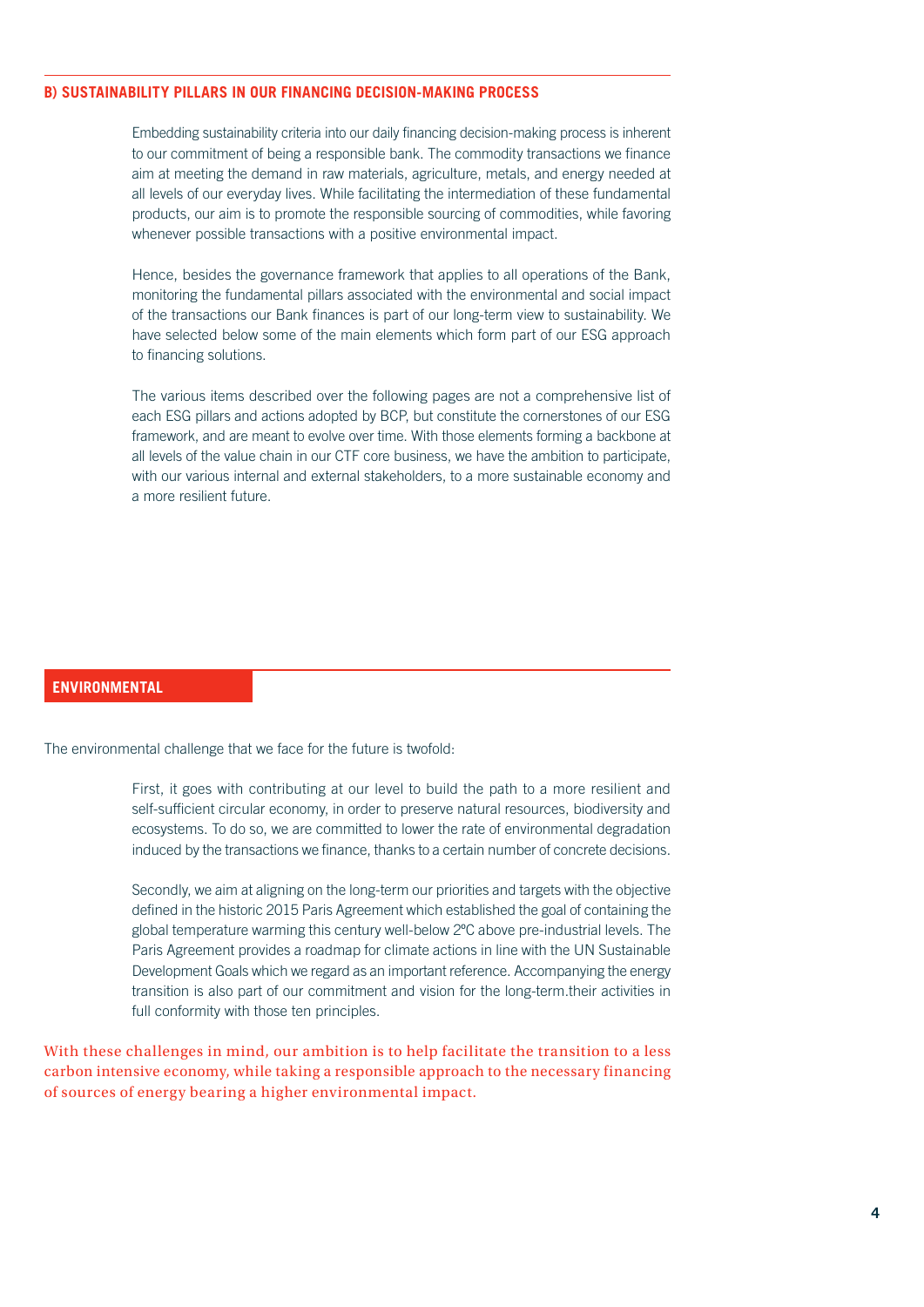With the objective of bringing our contribution to tackling climate change and progressively reducing the impact of the operations we finance on the environment, we have since several years adopted concrete measures.

BCP has for instance already suspended all financing support to the palm oil industry. BCP has also drastically reduced its support to thermal coal financing. As of November 2021, the Glasgow Climate Pact has settled on the "lowest common denominator" consisting notably to phase down unabated coal power and inefficient subsidies for fossil fuels. Turning our adherence to UNFCC principles into actions, we have decided to further phase down our thermal coal financing going forward.

In addition, BCP encourages greener energy financing. The Bank supports initiatives linked to cleaner gas (LNG/LPG), waste oils transformation and related business (UCOME).

BCP is finally favouring clients who develop carbon emission solutions within their businesses.

#### **SOCIAL**

Our financing decision-making process integrates a key criterion aiming at encouraging our clients to adopt a transparent approach linked to the social components of their operations.

Due to the complexity of the supply chain in the commodity trade finance environment, it is incumbent on all stakeholders of the industry to enhance transparency in order to demonstrate that the commodities at the core of a transaction are sourced or produced in an ethical and responsible manner.

At BCP, we request from the companies we finance to operate according to a responsible business conduct, in particular in the areas of human and labor rights. We hence encourage an alignment of the supply chain with UN Global Compact Principles with that respect, for fundamental rights to be respected and ensured at all stages.

We view transparency obligations on non-financial matters as an important element which determines our decision to enter into a transaction with our customers. We expect our clients to commit to operate according to a strict due diligence process to ensure an engagement with partners minimizing social risks.

In the field of commodities coming from mining extraction in particular, we regard the ICMM ("International Council on Mining and Metals") and the EITI ("Extractive Industries Transparency Initiative") as important global standards promoting an accountable management of oil, gas and mineral resources.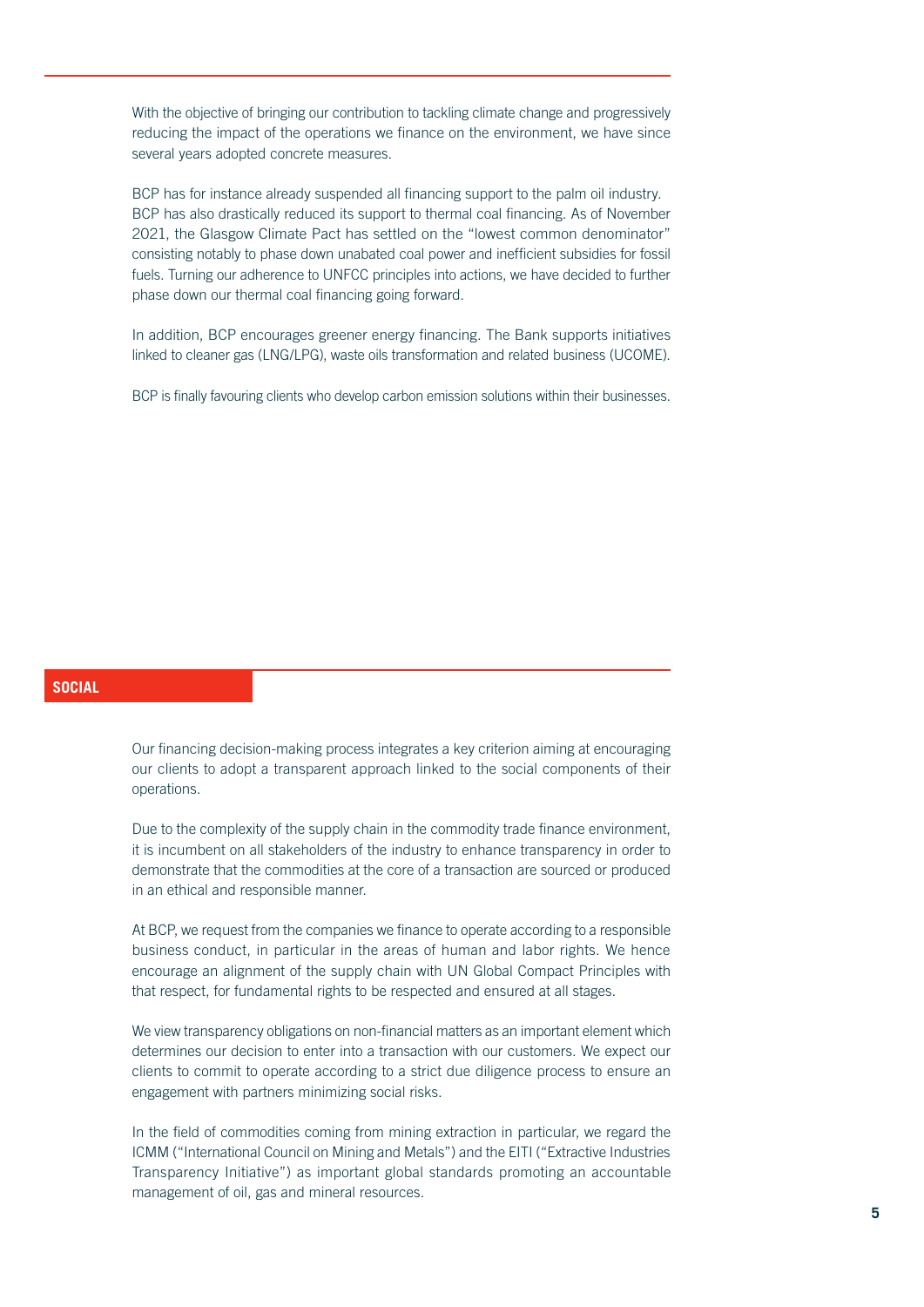### **2 / T A K I N G A N E S G A P P R O A C H T O INVESTMENTS**

Taking into account the exposure of our investments and our clients' investments to ESG criteria is a way of improving the resilience of portfolios over the long-term, while offering opportunities to the various markets' stakeholders to contribute to a more sustainable future, by encouraging best standard practice.

#### **INTEGRATION OF ESG CRITERIA IN OUR TREASURY INVESTMENTS**

With the objective of further enhancing its sustainable approach, BCP has decided to consistently and progressively increase the percentage of green and sustainability bonds within its Nostro Portfolio.

The proportion of green, social and sustainability financial instruments available on the market is more and more important. As such, our Treasury specialists carefully select instruments the proceeds of which are used to finance the transition towards a low carbon economy and / or have a positive impact on society, according to a transparent and authentic framework.

As of today, 7.5% of our nostro fixed-income portfolio is constituted of green and sustainability bonds. Our objective is to gradually increase the proportion to 15% at the end of 2022 and to reach 25% at the end of the year 2025.

#### **INTEGRATION OF ESG CRITERIA IN OUR WEALTH MANAGEMENT ACTIVITIES**

True to a customer-centric way of doing business, BCP's Wealth Management team follows an advice-driven and open architecture approach, putting the best interest of each client at the core of its allocation process.

In its quest for performance, BCP seeks the best solutions available on the market while increasing the proportion of assets integrating ESG criteria.

As of today, around 10% of our discretionary mandates are composed of assets compatible with the ESG criteria defined by Bloomberg. Bloomberg has indeed established a proprietary score based on the extent of a company's environmental, social, and governance (ESG) disclosure. Our objective is to gradually increase the proportion to 15% at the end of 2022.

The same objective applies to our in-house BCP Emerging Markets Fixed Income Fund.